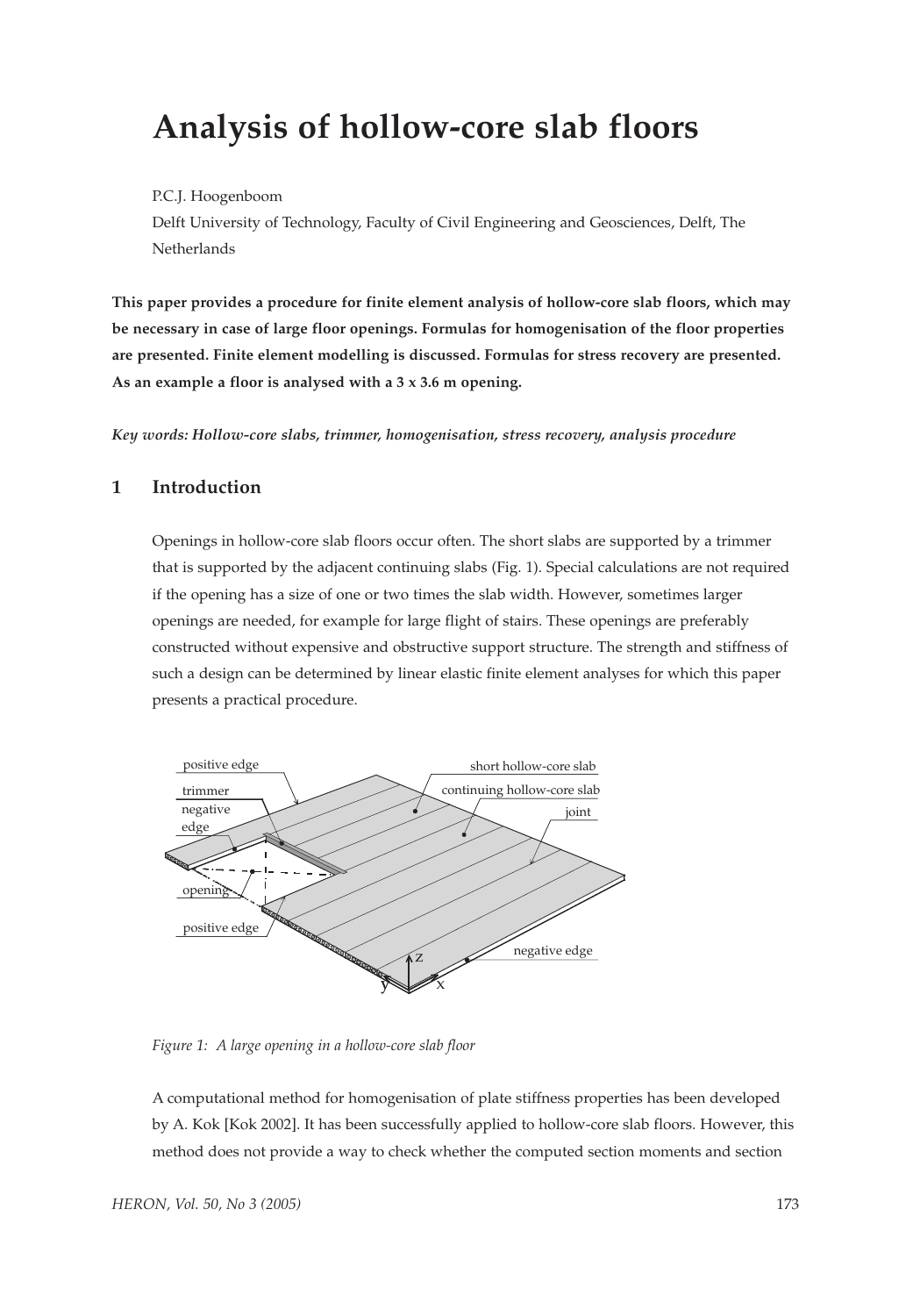forces exceed the floor capacity. Therefore, in the present paper a method is proposed to calculate the stresses that are caused by the section moments and section forces in critical points of a floor. This is referred to as stress recovery. Subsequently, theses stresses are checked against the material strengths.

### **2 Finite element modelling**

The stresses in a hollow-core slab floor depend on the way the floor is constructed. In the beginning of construction the slab joints are not filled and the slabs are mainly loaded by selfweight. The prestressing force is already present and one or more trimmers carry the loading of the short slabs to the continuing slabs. Subsequently, when the joints have been filled and cured, the live load is applied. The live load is distributed over multiple slabs by the joints. Therefore, the floor has two stiffnesses, a stiffness without the joints and a stiffness with the joints.

At first sight a non-linear analysis seems to be necessary to account for the changing stiffness. However, since the stiffness does not depend on the deformation or the loading the analysis can be performed by two linear elastic finite element computations. In the first analysis the joints are left out and the floor is loaded by self-weight and prestress only. In the second analysis the joints are filled and the floor is loaded by the live load only. Subsequently, the loading, displacements and sections forces of the two computations are superposed. (Fig. 2).



*Figure 2: Computation of a hollow-core slab floor in two steps*

The finite element model consists of plate elements and beam elements. The plate elements have to be approximately as wide as the center-to-center distance of the channels. The length of the elements is approximately the thickness of the slab. At the support of the trimmer the elements need to be as long as the width of the support platen. Smaller elements are inconvenient because they would show peaks in the force flow that do not occur in reality. These peaks occur because the plate theory is not accurate near concentrated loading that occurs due to the trimmer ends. The trimmer is modelled with beam elements. The joints are also modelled with plate elements, which are as wide as the joints, for example 30 mm.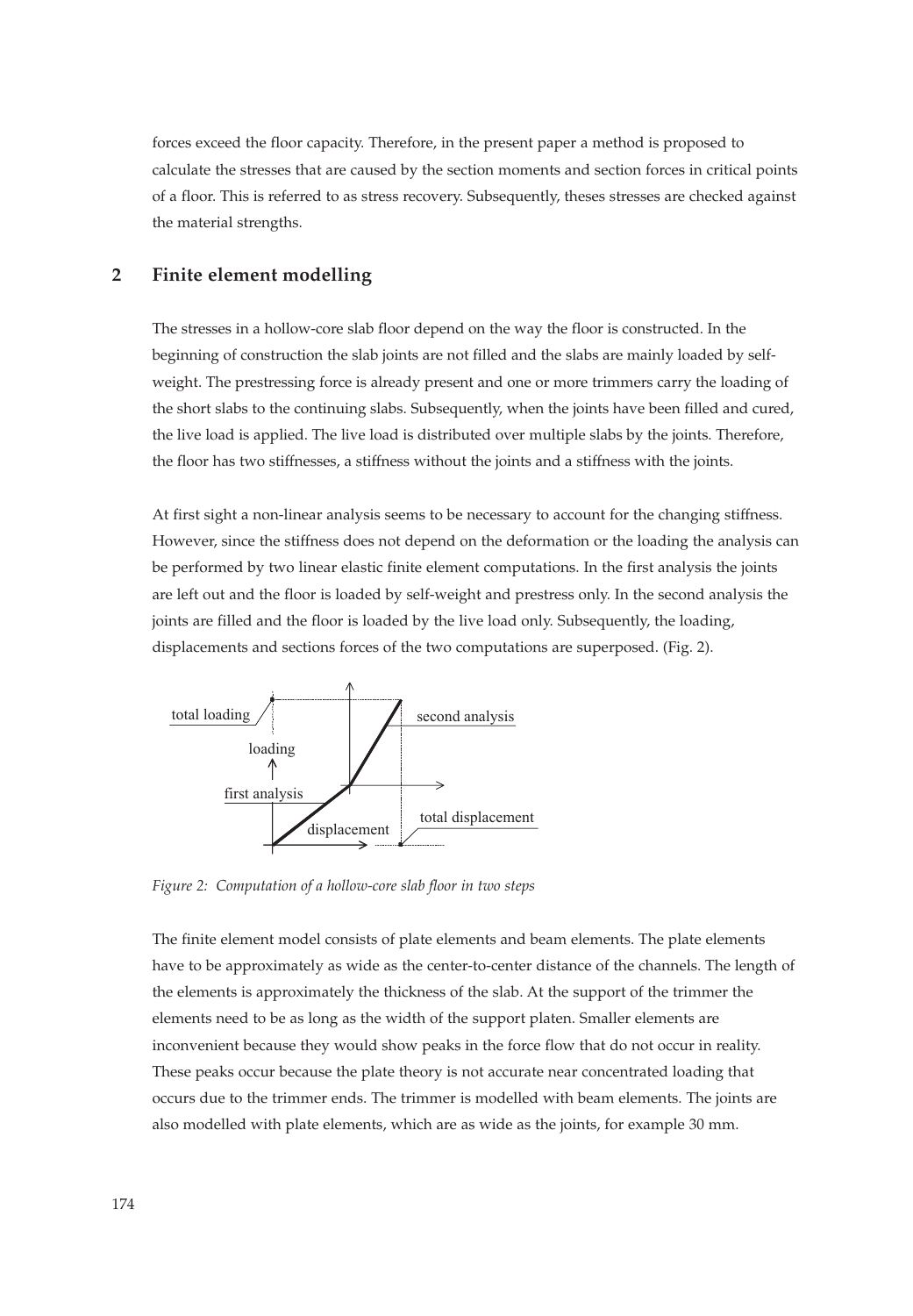#### **3 Homogenisation of the slab properties**

Hollow-core slab plates can be modelled as orthotropic plates using the Reissner-theorie. We choose the *x*-axis in the direction of the channels and the *z*-axis upwards. In this case the following set of constitutive equations holds

$$
m_{xx} = \frac{E}{(1 - v^2)} (I_x \kappa_{xx} + vI_y \kappa_{yy})
$$
  
\n
$$
m_{yy} = \frac{E}{(1 - v^2)} I_y (\kappa_{yy} + v\kappa_{xx})
$$
  
\n
$$
m_{xy} = G I_t \kappa_{xy}
$$
  
\n
$$
q_x = G \eta_x A_x \phi_x
$$
  
\n
$$
q_y = G \eta_y A_y \phi_y
$$
\n(1)

where *E, G* and ν are Young's modulus, the shear modulus and Poisson's ratio. *m<sub>xx</sub>,m<sub>yy</sub>,m<sub>xy</sub>,q<sub>y</sub>,q<sub>y</sub> are section forces per unit of length as drawn in Figure 3. κ<sub><i>xx</sub>*,κ<sub>*yy*</sub>,κ<sub>*xy*</sub> are</sub> curvatures and φ<sub>x</sub>,φ<sub>y</sub> are shear deformations. If the channel cross-sections are approximated by a rectangular shape (Fig. 3) the following plate properties can be derived [Span 2002].

The area per unit length of a section in the *y*-direction is

$$
A_x = t_1 + t_2 + a \tag{2}
$$

where  $a = \frac{t_3}{b_1} (h - t_1 - t_2)$  is the area of the flange. The moment of inertia per unit length of this section is  $\frac{3}{1}(h-t_1-t_2)$ 

$$
I_x = \frac{1}{12}t_1^3 + t_1(z_x - \frac{1}{2}t_1)^2 + \frac{1}{12}t_2^3 + t_2(h - z_x - \frac{1}{2}t_2)^2 +
$$
  
+ 
$$
\frac{1}{12}a(h - t_1 - t_2)^2 + a(z_x - \frac{1}{2}(h + t_1 - t_2))^2,
$$
  
S

where  $z_x = \frac{S_x}{A_x}$  and  $S_x = \frac{1}{2}t_1^2 + a\frac{1}{2}(h+t_1-t_2) + t_2(h-\frac{1}{2}t_2)$ . The area per unit length of a section in the *x*-direction is =

$$
A_y = t_1 + t_2 \tag{4}
$$

The moment of inertia per unit length of this section is

$$
I_y = \frac{1}{12}t_1^3 + t_1(z_y - \frac{1}{2}t_1)^2 + \frac{1}{12}t_2^3 + t_2(h - z_y - \frac{1}{2}t_2)^2,
$$
\n<sup>(5)</sup>

175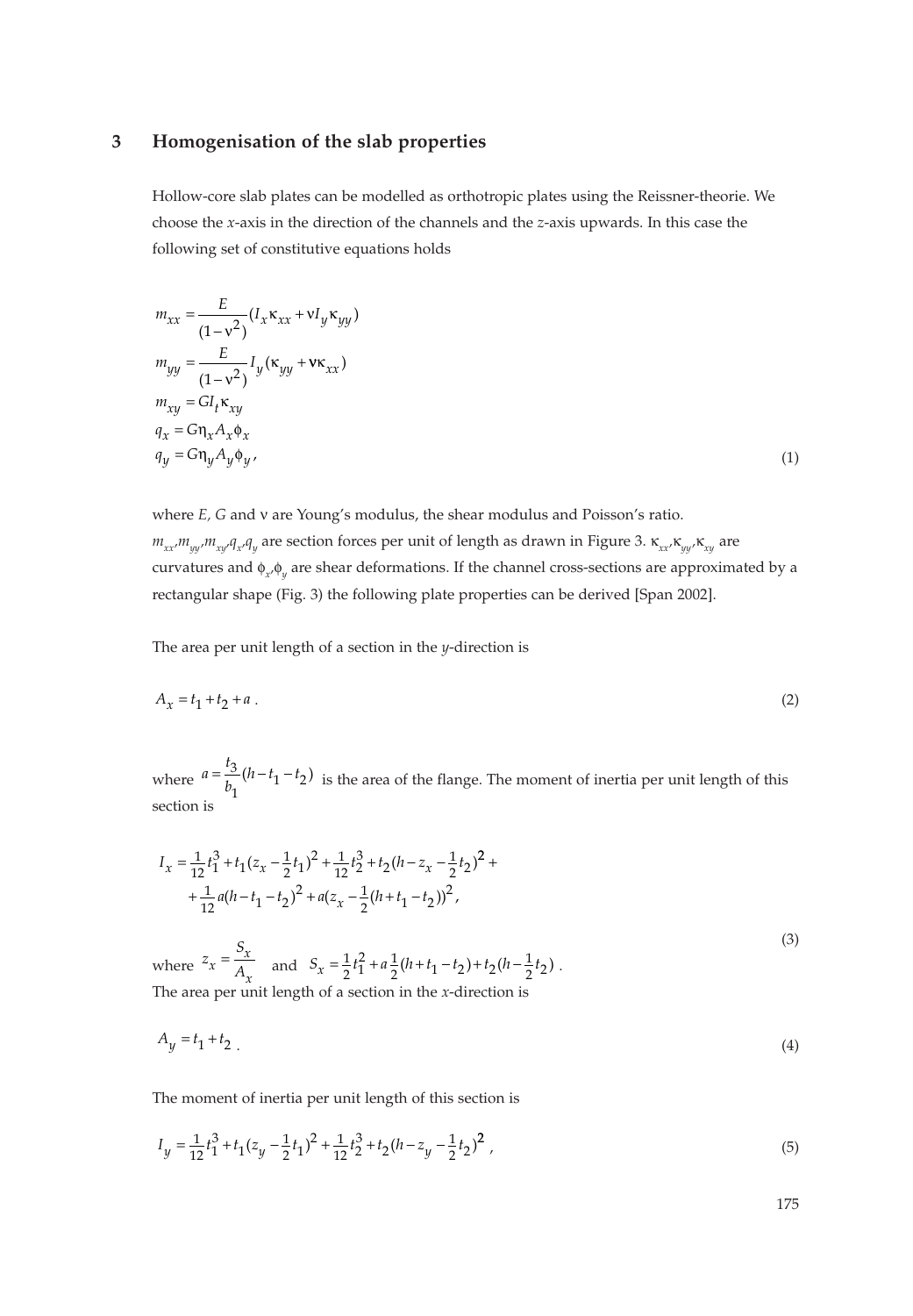where 
$$
z_y = \frac{S_y}{A_y}
$$
 and  $S_y = \frac{1}{2}t_1^2 + t_2(h - \frac{1}{2}t_2)$ .

The torsion constant is

$$
I_t = \frac{t_1 t_2 (2h - t_1 - t_2)^2}{4(t_1 + t_2)}\tag{6}
$$

The shape factor for the shear stiffness in the *x*-direction is

$$
\eta_x = \frac{h - \frac{1}{2}(t_1 + t_2)}{h + (\frac{b_1}{t_3} - 1)(t_1 + t_2)}\tag{7}
$$

The shape factor for the shear stiffness in the *y*-direction is

$$
\eta_y = \frac{2t_3^3}{b_1c(t_1 + t_2)(1 - v)} \frac{12 + \xi}{12 + 4\xi + \zeta} \tag{8}
$$

$$
\text{where} \hspace{0.2cm} c=2h-t_1-t_2 \text{, } \xi=\frac{b_1(t_1^3+t_2^3)t_3^3}{ct_1^3t_2^3} \hspace{0.2cm} \text{and} \hspace{0.2cm} \zeta=\frac{b_1^2t_3^6}{c^2t_1^3t_2^3} \hspace{0.2cm}.
$$

The joints usually are of poor concrete quality and not reinforced. Therefore, a joint can crack in the longitudinal direction. This causes a hinging connection between the slabs<sup>1</sup>. Therefore, the joints are modelled with a material that has no bending stiffness in lateral direction<sup>2</sup>

$$
I_y = 0 \tag{9}
$$

The other stiffness properties of the joints can be the same as those of the hollow core slabs. Actually, this is not correct because the joints are solid while the slabs are hollow. However, the effect of the thin joints on the force flow in the floor is negligible. The advantages are that less typing is needed to prepare the program input and no peaks in the shear force occur, which makes it easier to interpret the computational results.

<sup>1</sup> Floors often have edge reinforcement. Therefore, the slabs cannot shift when rotation in a joint occurs. As a consequence, the joint can carry a transverse moment. Unfortunately, it is not easy to quantify this situation. Therefore, the joints are conservatively modelled as perfect hinges.

<sup>2</sup> Instead of joint elements it is also possible to leave out these elements and connect the vertical displacements of the slab edges by tyings. However, this cannot be realised easily in many finite element programs.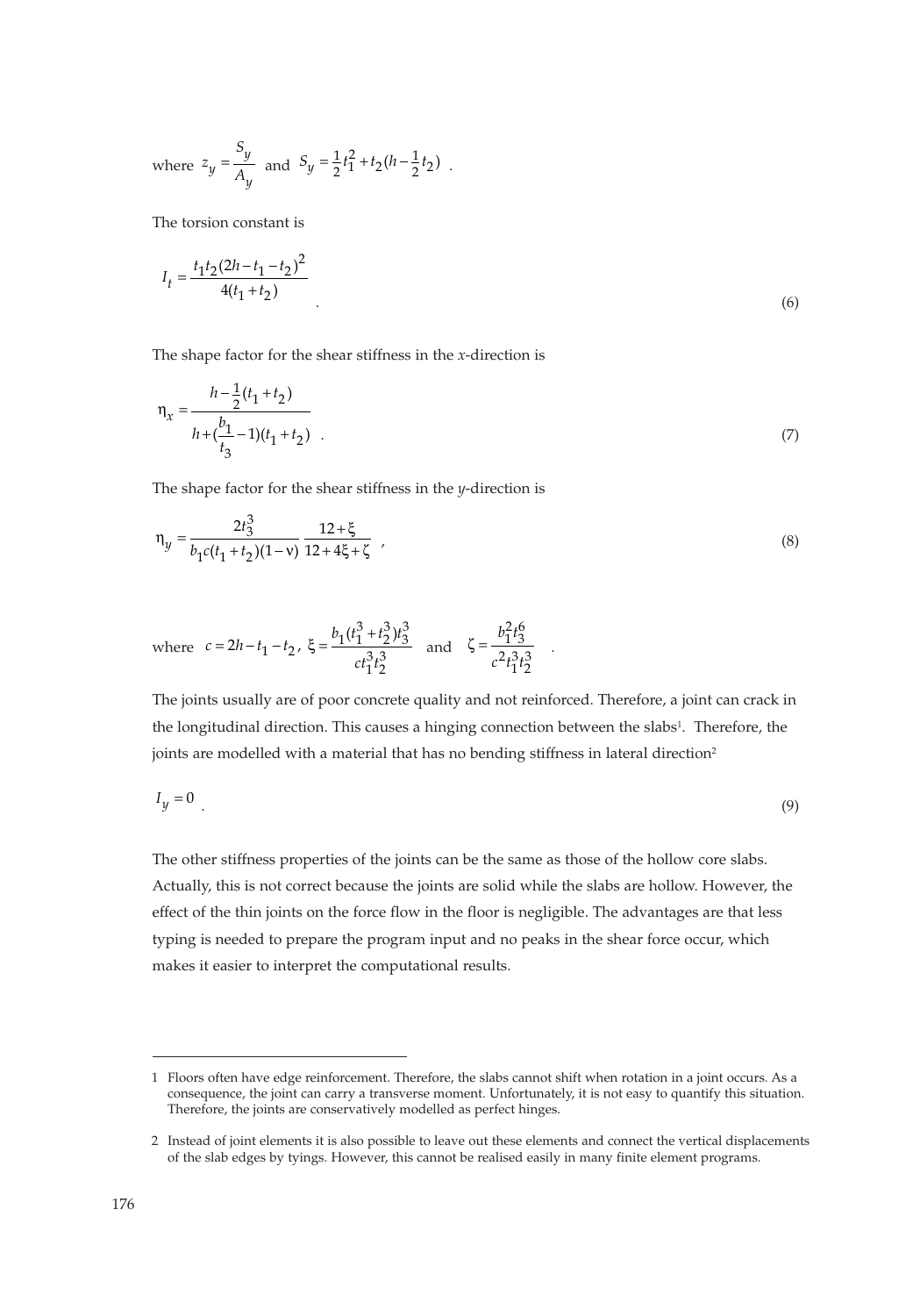

*Figure 3: Section forces and approximated representative volume of a hollow-core slab*

## **4 Recovery of stresses**

The section forces are computed by a finite element program, for example KOLA [Lamers 1995]. Obviously the section forces cause stresses in the material of the hollow-core slab. The distribution of these stresses can be estimated with some accuracy. (Fig. 4).



*Figure 4: Approximated stress distributions in a representative volume of a hollow-core slab*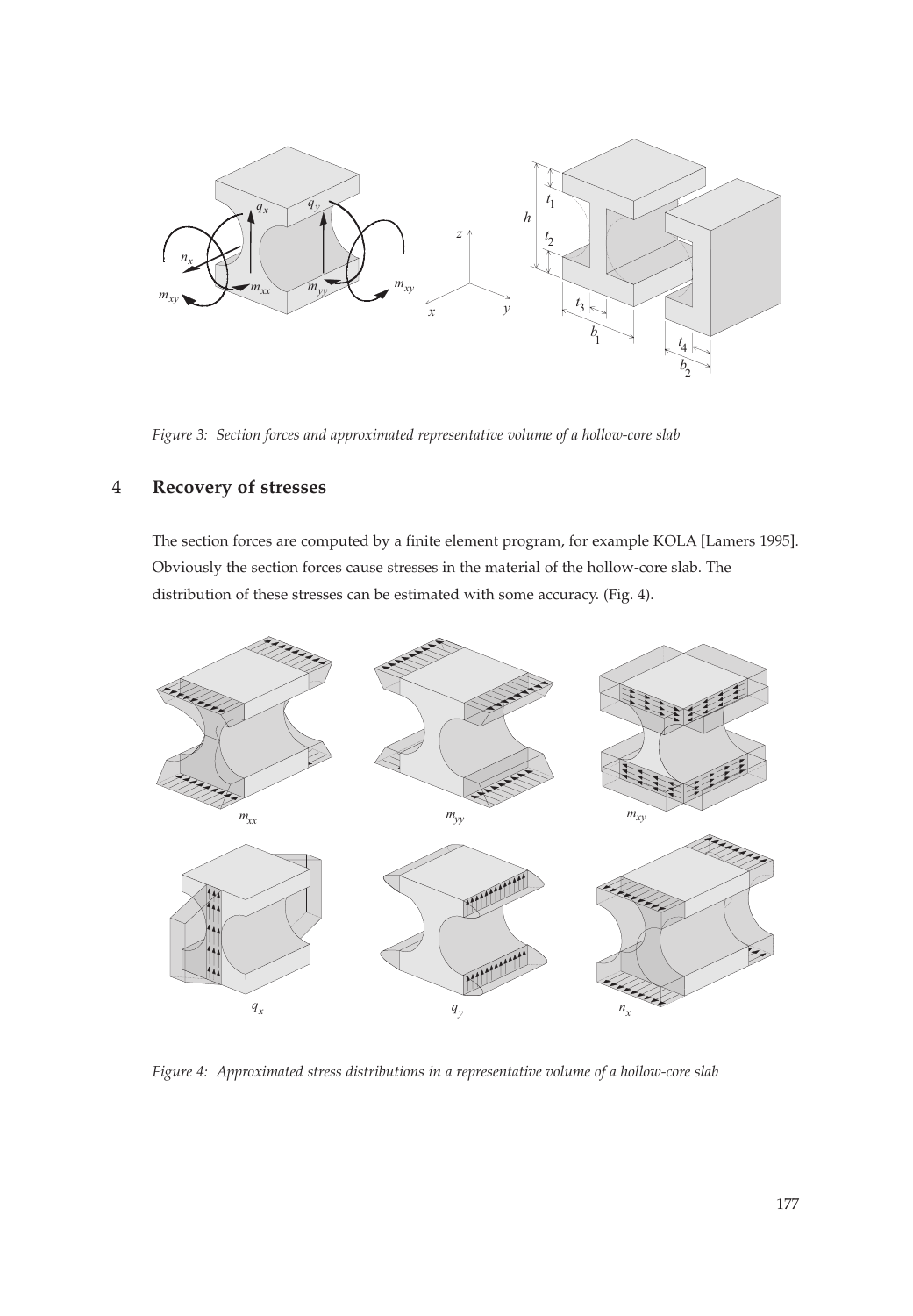From the stress distributions the stress in the middle of the top flange can be derived (Fig. 5).

$$
\sigma_{xx} = \frac{m_{xx}}{I_x} (z_x - \frac{1}{2}t_1) + \frac{n_x}{A_x}
$$

$$
\sigma_{yy} = \frac{m_{yy}}{I_y} (z_y - \frac{1}{2}t_1)
$$

$$
\sigma_{xy} = \frac{2m_{xy}}{t_1(2h - t_1 - t_2)}
$$

$$
\sigma_{yz} = \frac{3}{2} \frac{t_1^2 q_y}{t_1^3 + t_2^3}
$$

(10)



*Figure 5: Stress state in the middle of the top flange*

*n*

The stresses that are not mentioned are equal to zero. The stress state in the middle of a web is (Fig. 6).

$$
\sigma_{xx} = \frac{n_x}{A_x}
$$
  
\n
$$
\sigma_{yz} = \frac{3b_1t_2(h - z_y - \frac{1}{2}t_2)q_y}{2t_3I_y}
$$
  
\n
$$
\sigma_{zx} = \frac{2b_1q_x}{t_3(2h - t_1 - t_2)}
$$
\n(11)

The latter formulas are valid for the interior of a floor. At a supported or free edge other formulas hold. In this we distinguish between positive and negative edges. An edge is positive if the outward directed normal vector points in the direction of the *y*-axis. An edge is negative if this normal vector points in the opposite direction of the *y*-axis (Fig. 1). The stress state in the middle of a web of a positive edge is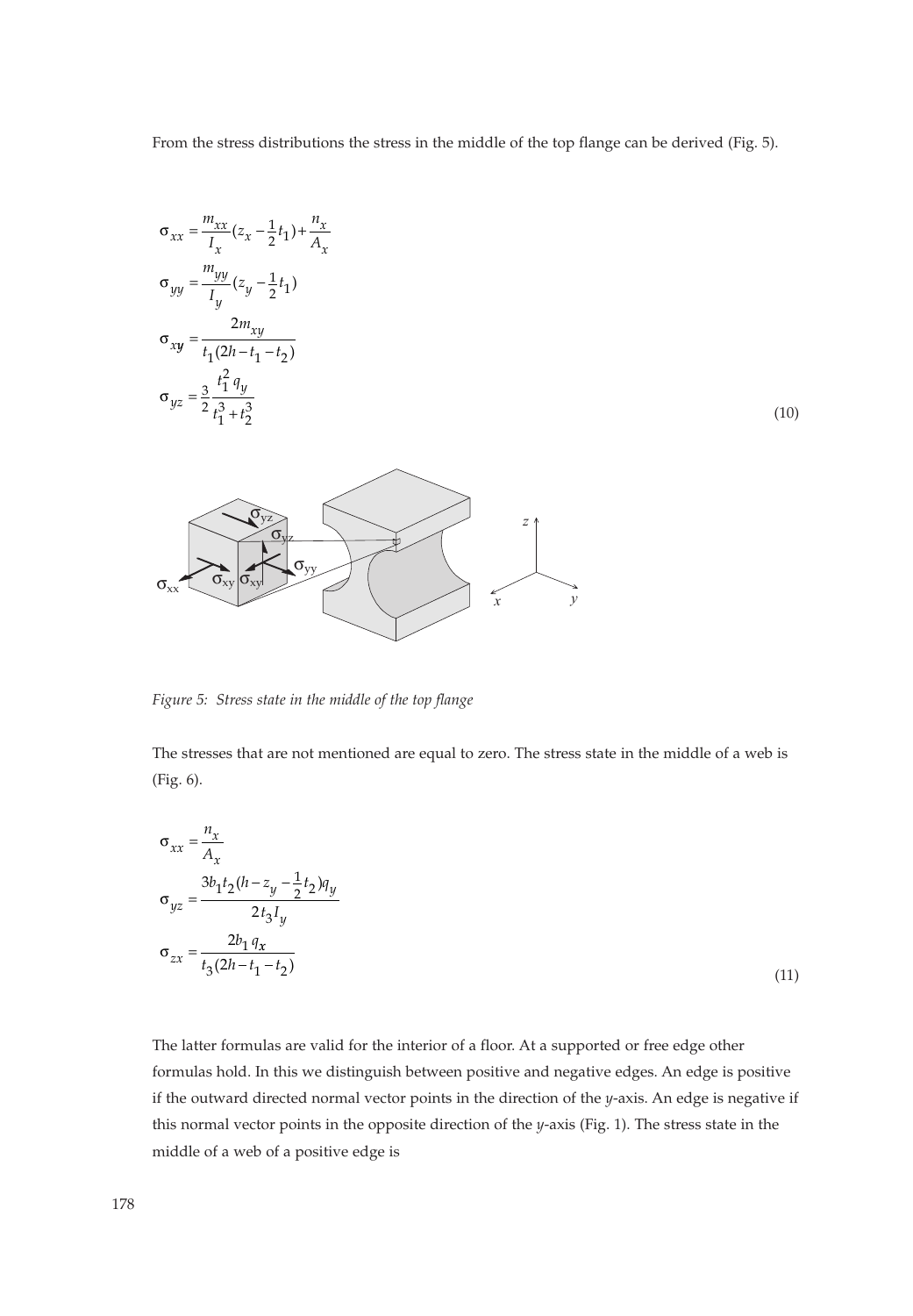

*Figure 6: Stress state in a web*

$$
\sigma_{xx} = \frac{n_x}{A_x}
$$
  
\n
$$
\sigma_{yz} = \frac{3b_2t_2(h-z_y - \frac{1}{2}t_2)q_y}{2t_4I_y}
$$
  
\n
$$
\sigma_{zx} = 2\frac{b_2q_x - m_{xy}}{t_4(2h - t_1 - t_2)}
$$

(12)

For negative edges it holds

$$
\sigma_{xx} = \frac{n_x}{A_x}
$$
  
\n
$$
\sigma_{yz} = \frac{3b_2t_2(h - z_y - \frac{1}{2}t_2)q_y}{2t_4I_y}
$$
  
\n
$$
\sigma_{zx} = 2\frac{b_2q_x + m_{xy}}{t_4(2h - t_1 - t_2)}
$$
\n(13)

The stress distribution at the supports of the slabs cannot be determined with a simple formula. However, experiments show that in practical situations failure does not occur at the supports [Aswad 1992]. From the stresses the principal stresses are calculated. These are the eigenvalues of the matrix

$$
\begin{bmatrix}\n\sigma_{xx} & \sigma_{xy} & \sigma_{zx} \\
\sigma_{xy} & \sigma_{yy} & \sigma_{yz} \\
\sigma_{zx} & \sigma_{yz} & \sigma_{zz}\n\end{bmatrix}
$$
\n(14)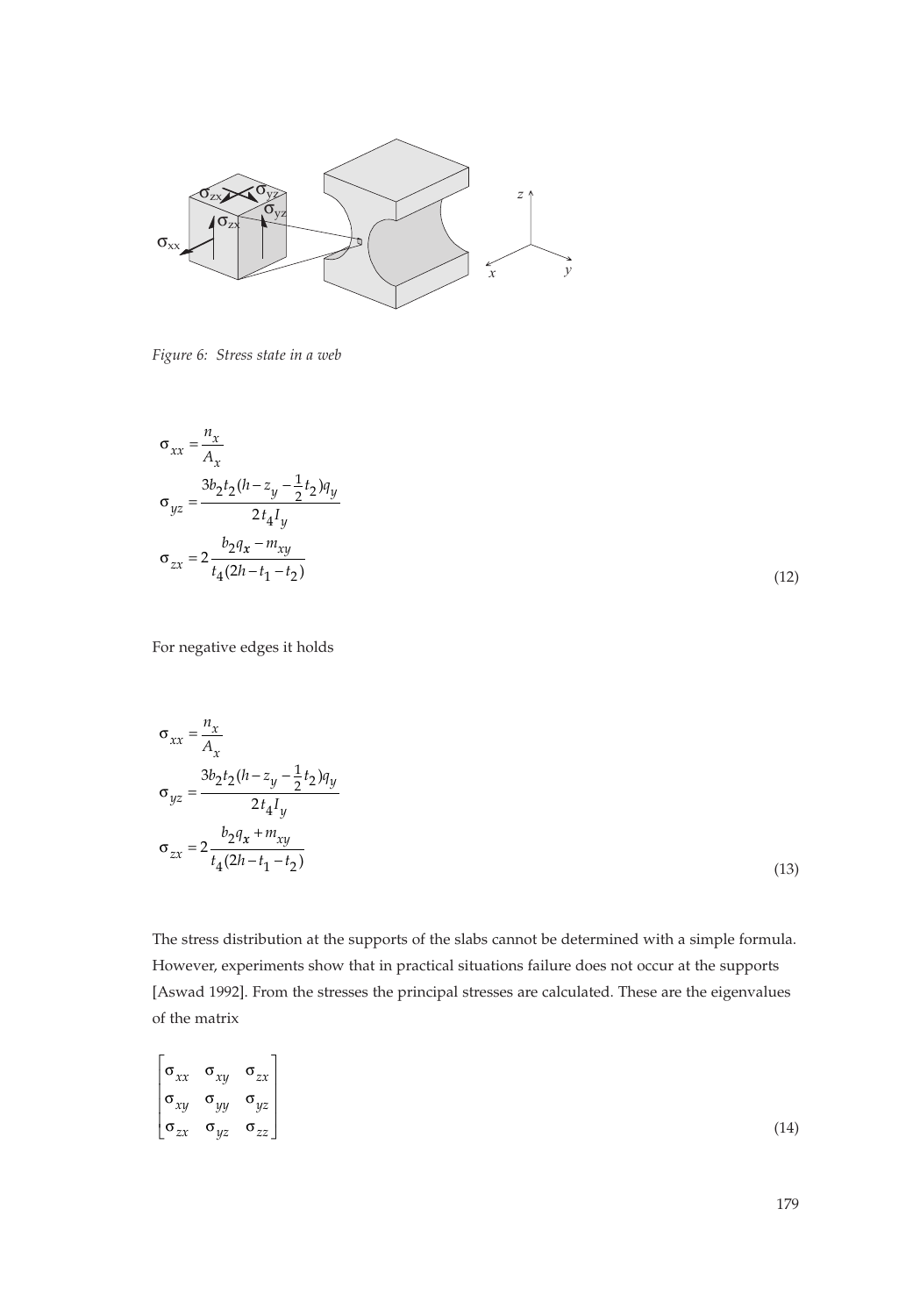Subsequently, the principal stresses are checked against the design values of the concrete stresses. This is done in a number of critical locations of the continuing slabs, namely, next to the opening at the support, at the support of the trimmer and in the middle of the span.

## **5 Example**

As an example the hollow-core slab floor of Figure 7 is analysed. The selected slab type is N200 produced by Dycore, Oosterhout, Netherlands (Fig. 8) [Dycore 2001]. The design value of the compressive strength of the concrete is -39 MPa and the design value of the tensile strength is 2.1 MPa. Young's modulus  $E = 30000$  MPa and Poisson's ratio  $v = 0.15$ . The self-weight is 2.7 kN/m2. A safety factor of 1.2 for the ultimate limit state is used. The slabs are maximally prestressed by 710 kN at 30 mm from the bottom. The design value of the failure moment of the slab is -143 kNm. The live load on the floor is  $3.0 \text{ kN/m}^2$  with a safety factor of 1.5 for the ultimate limit state.



*Figure 7: Dimensions and finite element mesh of the floor*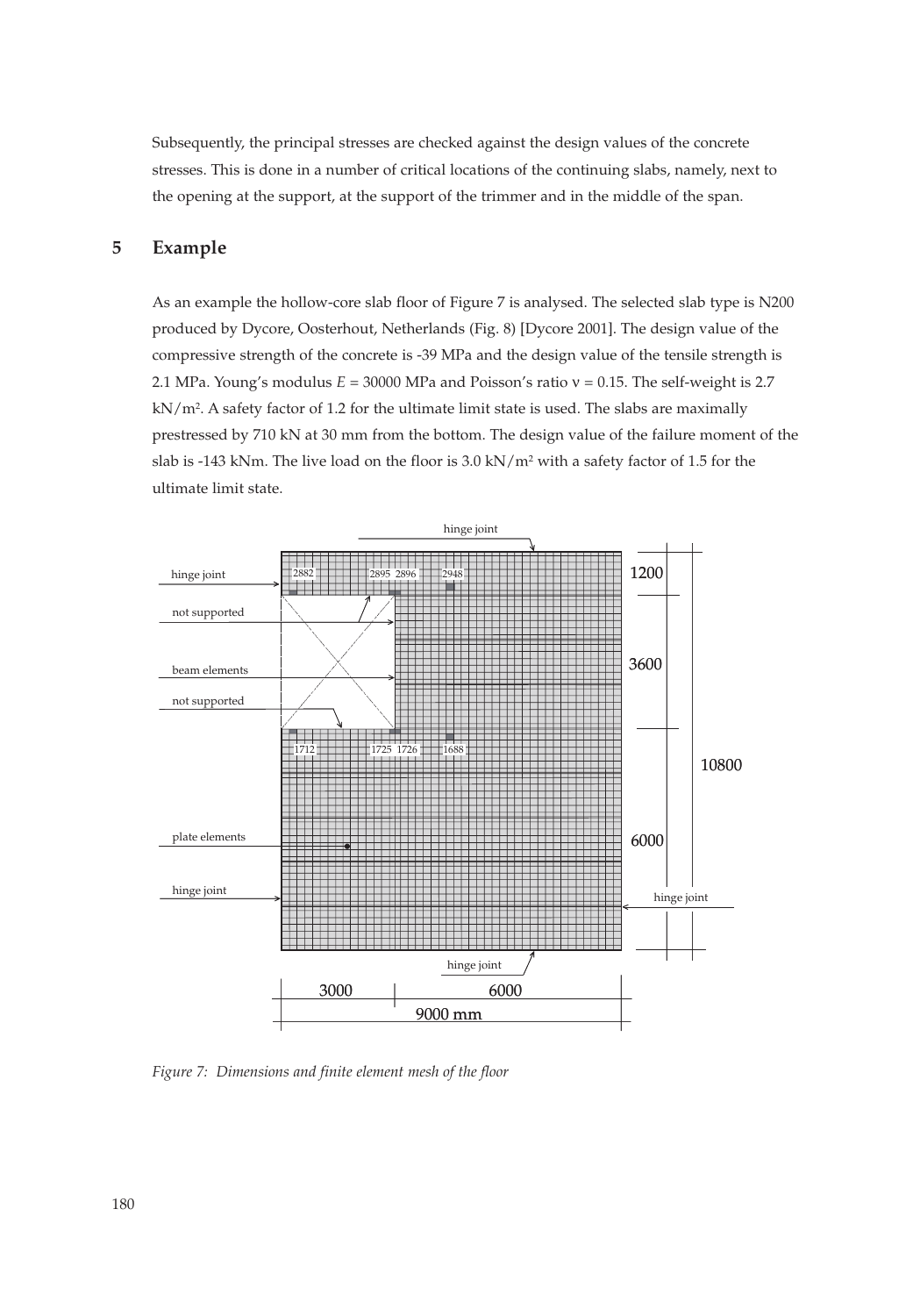The plate stiffnesses are calculated using Eq. 2 to 8.

$$
I_x = 4.80 \, 10^{-4} \, \text{m}^3
$$
\n
$$
I_y = 4.38 \, 10^{-4} \, \text{m}^3
$$
\n
$$
I_t = 4.34 \, 10^{-4} \, \text{m}^3
$$
\n
$$
I_y A_y = 10.82 \, 10^{-4} \, \text{m}
$$

The support area of the trimmer is 0.15 m wide. The trimmer has the following moments of inertia.

$$
I_x = 65.06 \, 10^{-6} \, \text{m}^4
$$
\n
$$
I_t = 0.82 \, 10^{-6} \, \text{m}^4
$$

The finite element program KOLA computes the deformation and the force flow in the floor (Fig. 10, 11). In the first analysis the slabs are not connected and the plate is loaded by selfweight only. The prestress loading is calculated manually. In the second analysis the joints are connected by hinges and the plate is loaded by live load only. In eight elements the stresses are checked. These elements have a dark grey colour in Figure 7. The stresses are checked at some distance of the slab support because there the prestress is completely developed. The Appendix shows the average section forces of the eight elements. The moments in the continuing slab are smaller than the moment capacity of the cross-section ( $\vert$  -104 kNm  $\vert$  <  $\vert$  -143 / 1.2  $\vert$  ).



*Figure 8: Cross-section of hollow-core slab N200*

Subsequently, the local stress state is computed in the flanges, webs and edges using Eq. 10 to 13 (Table 1). It is shown that largest tensile stress (1.98 MPa) occurs in the web at the location of element 2895. This is smaller than the design value of the concrete tensile strength (2.10 MPa). All compressive stresses are sufficiently small. Consequently the floor design is sufficient. The floor is loaded up to 94% of its capacity.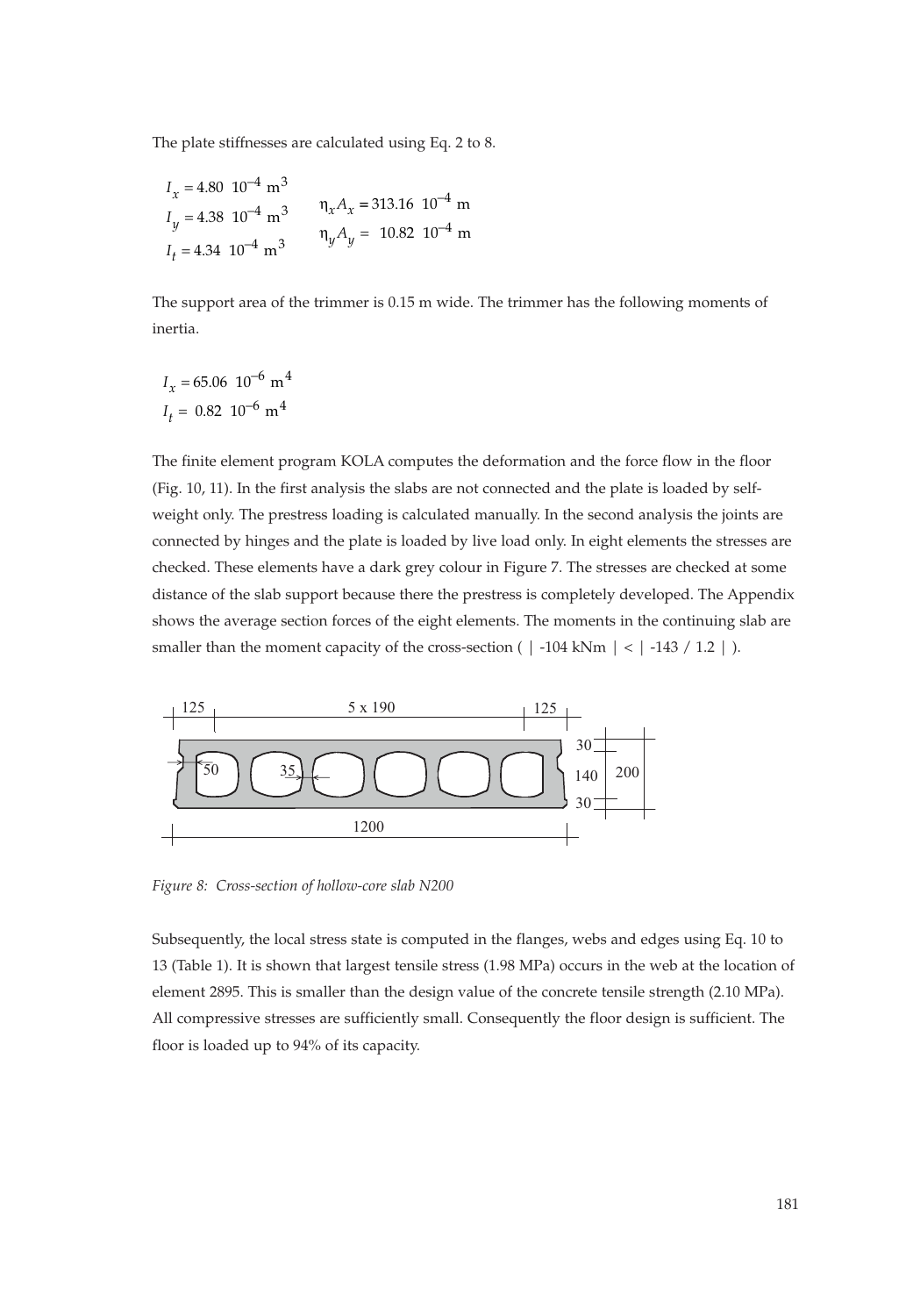

*Figure 9: Detail of a re-entrant corner of the element mesh*



*Figure 10: Deformation of the floor due to self-weight in step 1 of the analysis*



*Figure 11: Deformation of the floor due to live load only in step 2 of the analysis*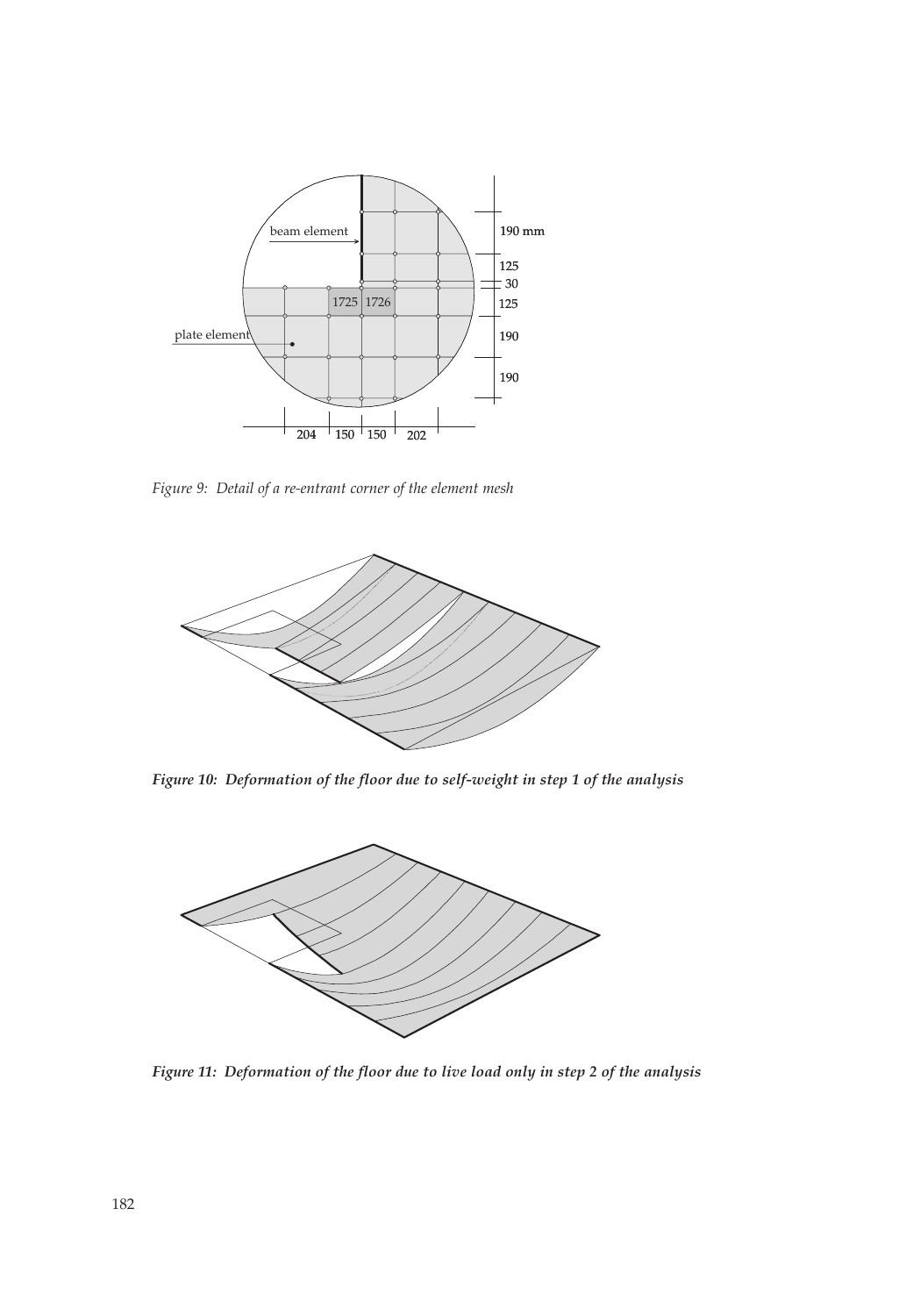| element | top flange       |                  | web or edge      |                  |
|---------|------------------|------------------|------------------|------------------|
| number  | largest          | smallest         | largest          | smallest         |
|         | principal stress | principal stress | principal stress | principal stress |
| 1688    | 0.17             | $-13.99$         | 0.21             | $-6.92$          |
| 1712    | 0.19             | $-4.07$          | 0.54             | $-7.40$          |
| 1725    | 0.81             | $-25.41$         | 1.31             | $-7.53$          |
| 1726    | 1.50             | $-21.00$         | 1.43             | $-6.97$          |
| 2882    | 0.51             | $-6.54$          | 1.45             | $-8.28$          |
| 2895    | 0.91             | $-15.73$         | 1.98             | $-8.61$          |
| 2896    | 1.17             | $-13.99$         | 1.25             | $-6.91$          |
| 2948    | 0.09             | $-10.47$         | 0.15             | $-6.90$          |

*Table 1: Principal stresses [MPa] in the elements of Figure 7*

## **6 Conclusions**

A method has been presented for finite element analysis of hollow-core slab floors. The method includes formulas for homogenisation of the slab properties and formulas for stress recovery. The principal stresses are calculated and checked at critical locations of the floor.

It is shown that large openings in hollow-core slab floors can be possible without extra beams or columns. The proposed method is a practical way to check the floor capacity.

It is planned to develop a program for analysis of hollow core slab floors based on the procedure presented in this paper. The program will do the finite element modelling, structural analysis and stress recovery. Therefore, the structural designer will just need to enter the floor geometry and loading after which the program computes the largest stress. It is expected that this program will be a useful design tool.

## **References**

Kok, A.W.M. (2002) Artificial Orthotropy, *HERON*, Vol. 47, No. 1, pp. 29-51.

Span, L. (2002) Large Openings in Hollow-Core Slab Floors, (Grote openingen in kanaalplaatvloeren), MSc report *Delft University of Technology* (in Dutch).

Lamers (1995) *Users Guide of KOLA*, Ingenieursbureau Lamers, Naaldwijk.

Dycore (2001) *Dycore Systeemvloeren*, Zekerheid als basis, Productinformatie (In Dutch).

Aswad, A., F.J. Jacques (1992) Behavior of Hollow-Core Slabs Subjected to Edge Loads, *PCI Journal*, Vol 37, No 2, p. 72-84.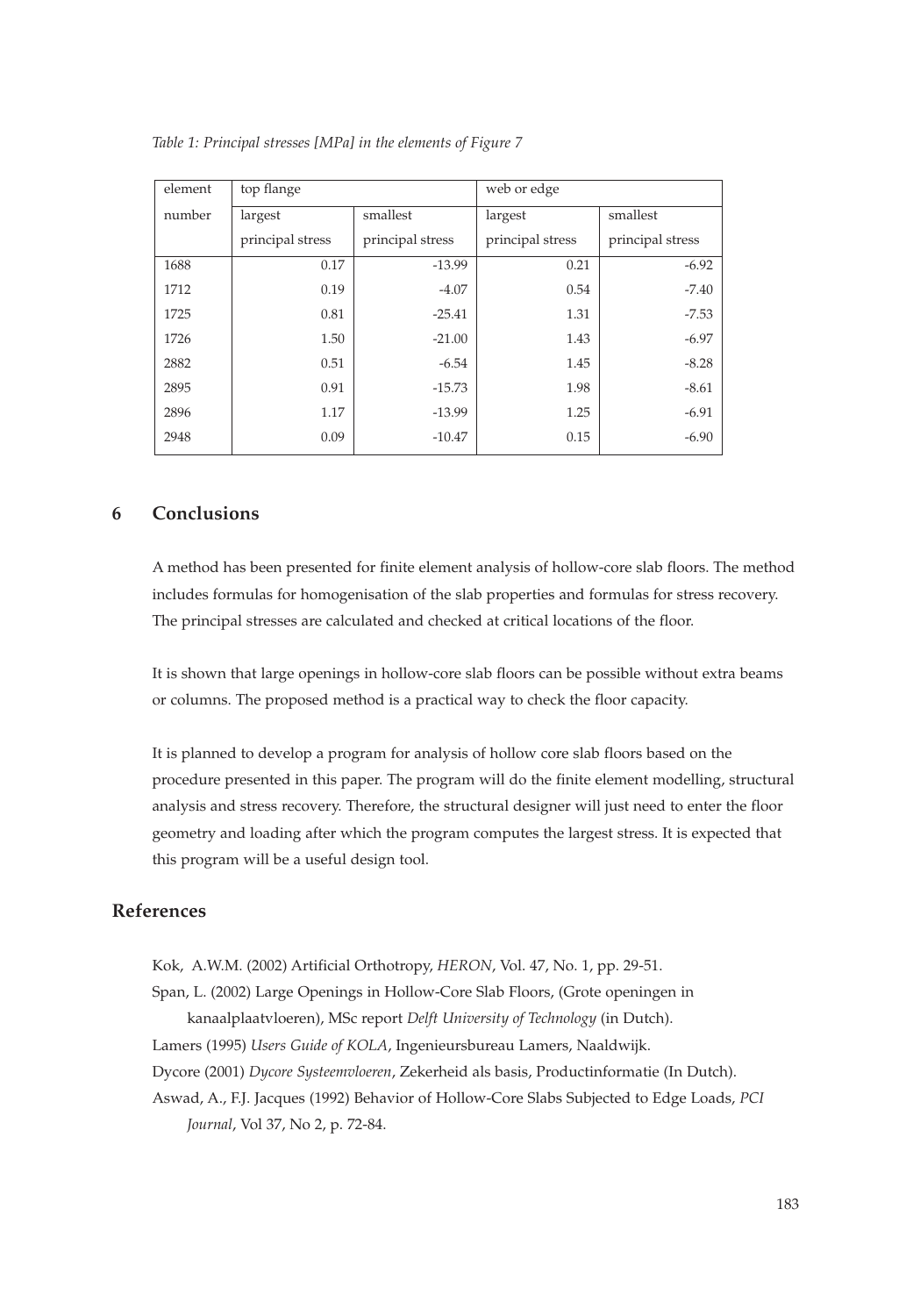## **Appendix**

Moments [kNm/m] en forces [kN/m] in eight critical elements

| 1688 | self-weight | prestress  | live load  | total      |
|------|-------------|------------|------------|------------|
| mxx  | $-54.099$   | 41.420     | $-26.820$  | $-39.499$  |
| myy  | 0.064       |            | $-0.105$   | 0.041      |
| mxy  | $-2.014$    |            | $-4.156$   | $-6.170$   |
| qx   | 7.931       |            | 4.394      | 12.325     |
| qy   | $-0.249$    |            | 4.404      | 4.155      |
| nx   |             | $-591.670$ |            | $-591.670$ |
| 1712 | self-weight | prestress  | live load  | total      |
| mxx  | $-12.196$   | 41.420     | $-12.462$  | 16.762     |
| myy  | $-0.165$    |            | $-0.227$   | $-0.392$   |
| mxy  | 1.746       |            | 2.133      | 3.879      |
| qx   | $-49.214$   |            | $-51.558$  | $-100.772$ |
| qy   | 2.578       |            | 3.468      | 6.046      |
| nx   |             | $-591.670$ |            | $-591.670$ |
|      |             |            |            |            |
| 1725 | self-weight | prestress  | live load  | total      |
| mxx  | $-65.009$   | 41.420     | $-80.30$   | $-103.889$ |
| myy  | 1.432       |            | $-5.819$   | $-4.387$   |
| mxy  | 1.270       |            | $-10.092$  | $-8.822$   |
| qx   | $-90.410$   |            | $-127.901$ | $-218.311$ |
| qy   | $-21.328$   |            | $-23.616$  | $-44.944$  |
| nx   |             | $-591.670$ |            | $-591.670$ |
| 1726 | self-weight | prestress  | live load  | total      |
| mxx  | $-62.960$   | 41.420     | $-55.032$  | $-76.572$  |
| myy  | 1.517       |            | $-0.357$   | 1.160      |
| mxy  | $-2.057$    |            | $-15.333$  | $-17.390$  |
| qx   | 104.122     |            | $-72.254$  | 31.868     |
| qy   | $-18.708$   |            | $-23.523$  | $-42.231$  |
| nx   |             | $-591.670$ |            | $-591.670$ |